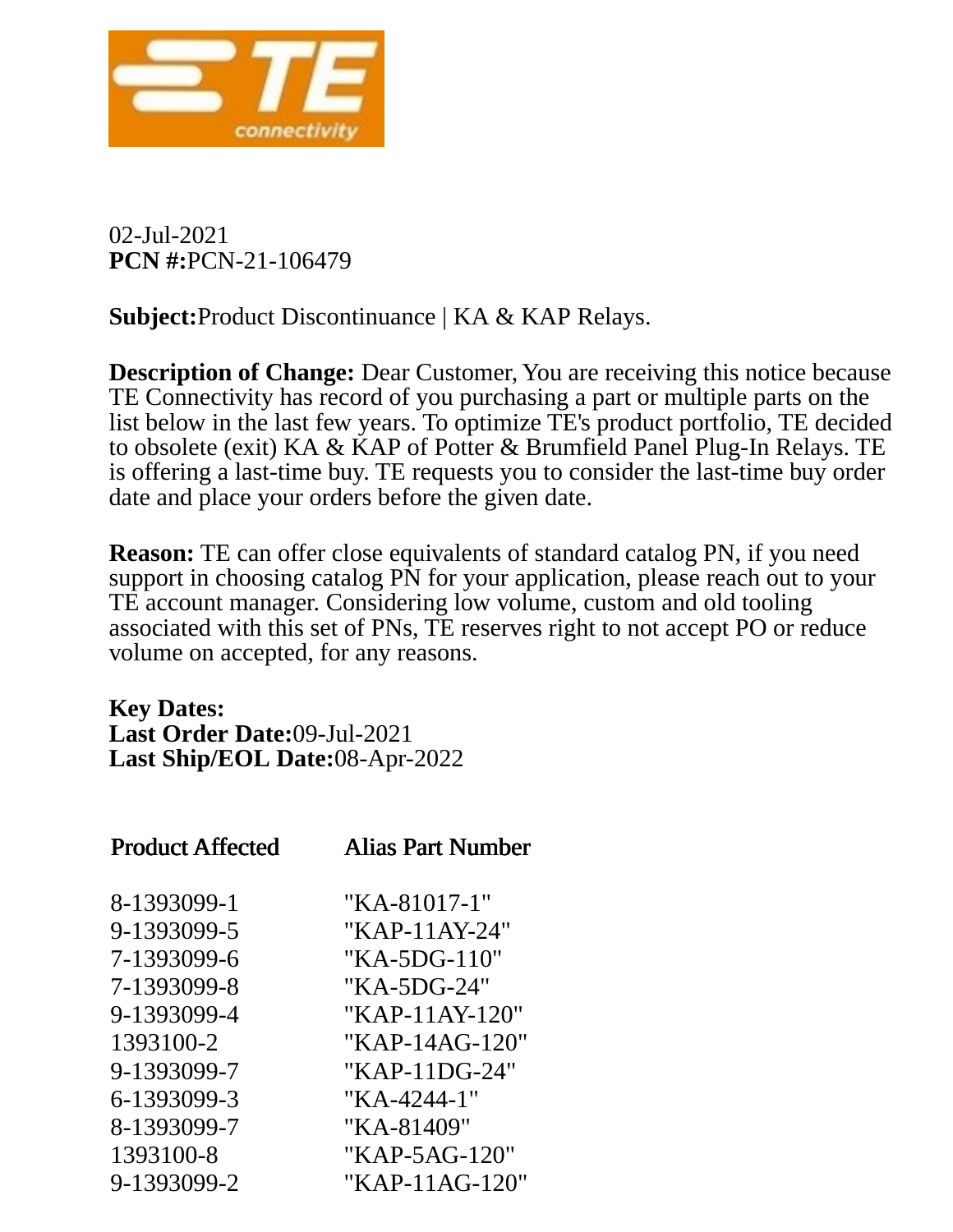| <b>Product Affected</b> | <b>Alias Part Number</b> |
|-------------------------|--------------------------|
| 4-1393099-7             | "KA-11DG-6"              |
| 4-1393099-2             | "KA-11DG-110"            |
| 7-1393099-3             | "KA-5AY-120"             |
| 1393100-3               | "KAP-14AY-120"           |
| 5-1393099-0             | "KA-14AG-120"            |
| 7-1393099-1             | "KA-5AG-120"             |
| 4-1393099-9             | "KA-14AG-12"             |
| 4-1393099-8             | "KA-11DY-12"             |
| 9-1393099-3             | "KAP-11AG-24"            |
| 7-1393099-7             | "KA-5DG-12"              |
| 1-2027513-3             | "KAP-14AY-240"           |
| 9-1393099-6             | "KAP-11DG-110"           |
| 7-1393099-9             | "KA-5DG-6"               |
| 1393100-1               | "KAP-11DY-24"            |
| 5-1393099-5             | $"KA-14DG-110"$          |
| 9-1393099-8             | "KAP-11DY-110"           |
| 1393100-6               | "KAP-14DG-24"            |
| 4-1393099-1             | "KA-11AY-6"              |
| 7-1393099-2             | "KA-5AG-24"              |
| 1393100-5               | "KAP-14DG-12"            |
| 3-1393099-6             | $"KA-11AG-120"$          |
| 9-1393099-9             | "KAP-11DY-12"            |
| 8-1393099-5             | "KA-81368-4"             |
| 7-1393099-0             | "KA-5AG-12"              |
| 6-1393099-8             | "KA-4876"                |
| 4-1393099-3             | "KA-11DG-12"             |
| 9-1393099-0             | "KA-81469"               |
| 3-1393099-8             | "KA-11AG-240"            |
| 5-1393099-2             | "KA-14AG-240"            |
| 6-1393099-6             | "KA-4746"                |
| 4-1393099-5             | "KA-11DG-24"             |
| 8-1393099-3             | "KA-81253"               |
| 3-1393099-9             | "KA-11AY-120"            |
| 8-1393099-9             | "KA-81468"               |
| 9-1393099-1             | "KA-81475"               |
| 3-1393099-7             | "KA-11AG-24"             |
| 1393100-4               | "KAP-14AY-24"            |
| 8-1393099-0             | "KA-5071-2"              |
| 1393100-9               | "KAP-5DG-24"             |
| 8-1393099-6             | "KA-81406"               |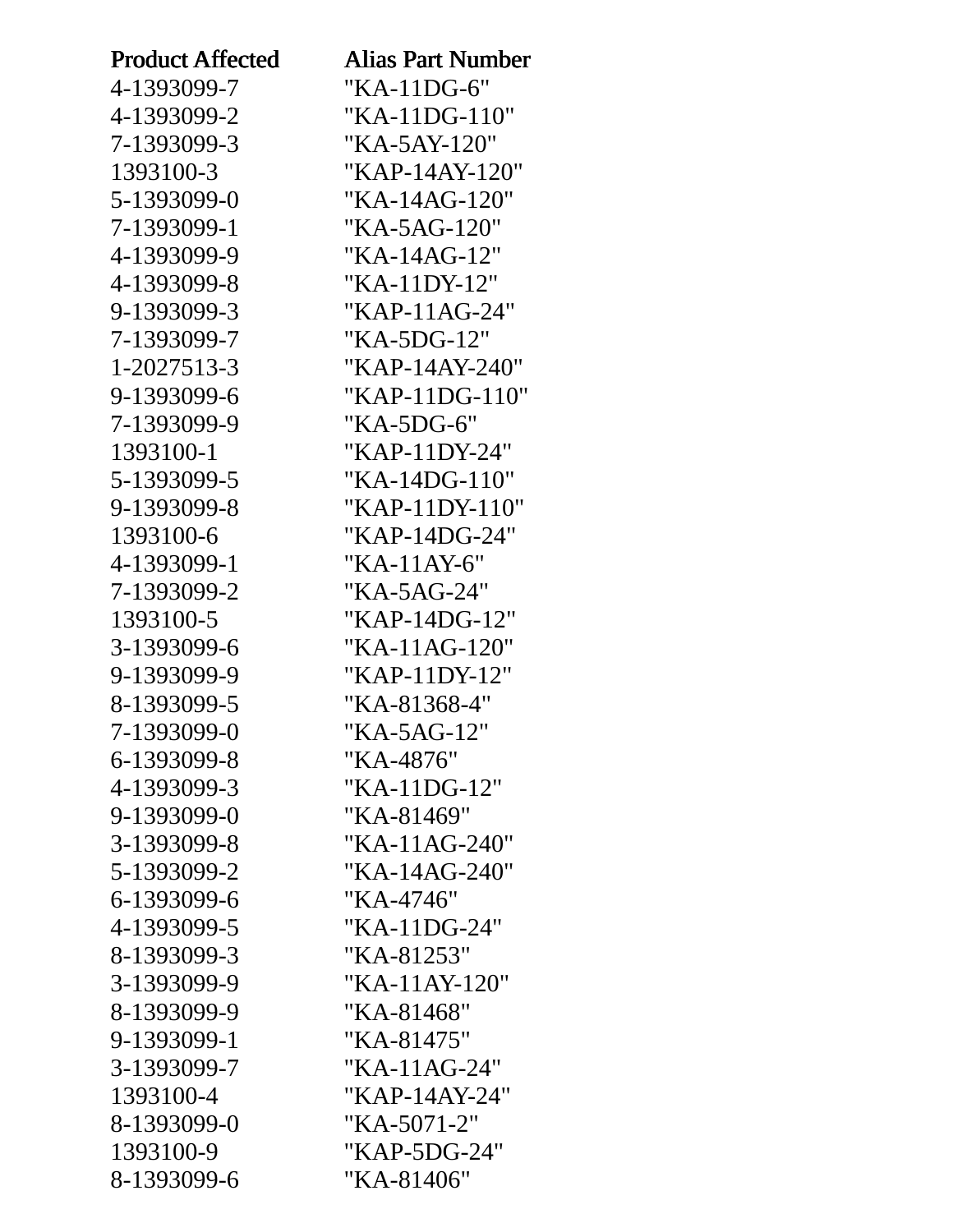| <b>Product Affected</b> | <b>Alias Part Number</b> |  |
|-------------------------|--------------------------|--|
| 1393100-7               | "KAP-14DY-24"            |  |
| 5-1393099-7             | "KA-14DG-24"             |  |
| 5-1423960-4             | "KAP-14DY-110"           |  |
| 5-1393099-4             | "KA-14AY-120"            |  |
| 1-2027513-8             | "KAP-14AG-240"           |  |
| 4-1393099-0             | $"KA-11AY-24"$           |  |
|                         |                          |  |

The dates on the product change notification (PCN) are best estimate dates determined at the time of issuance. Actual implementation dates may vary from such dates.

The change described in the PCN can be withdrawn, without notice, for any or